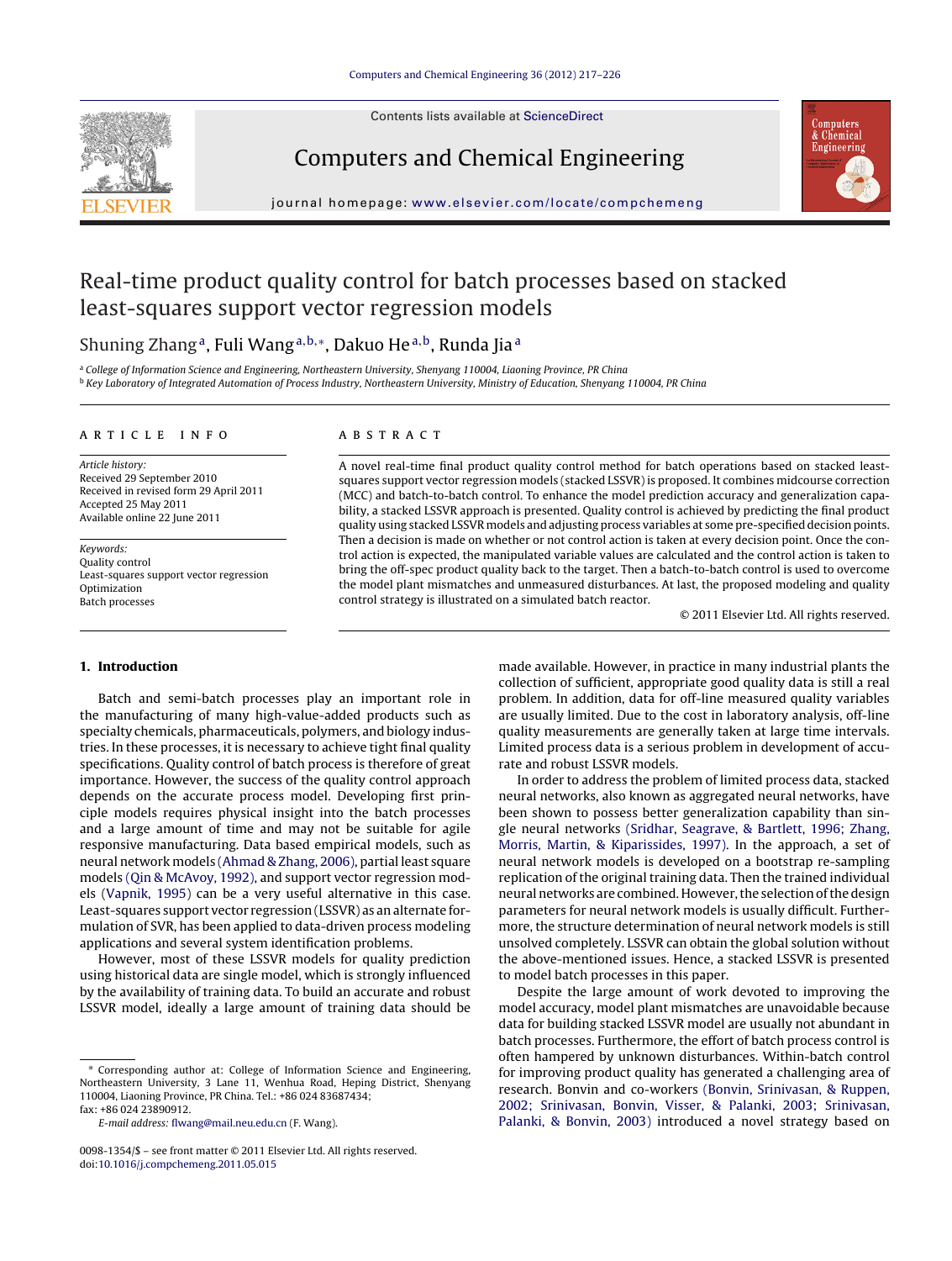characterizing nominal solutions using a simplified theoretical model. However, the central assumptions of the approach are the set of active constraints and the structure of the optimal solution for the manipulated variable trajectories is known a priori. Yabuki and MacGregor [\(Yabuki](#page--1-0) [&](#page--1-0) [MacGregor,](#page--1-0) [1997;](#page--1-0) [Yabuki,](#page--1-0) [Nagasawa,](#page--1-0) [&](#page--1-0) [MacGregor,](#page--1-0) [2002\)](#page--1-0) proposed a practical approach to the control of final product quality in semi-batch reactors using midcourse correction (MCC) policies. In their approach, on-line measurements (e.g. temperatures, flows) are assumed to be available. And offline laboratory analyses (e.g. residual monomer concentrations, volume-average particle size in the semibatch emulsion polymerization of styrene–butadiene rubber) are assumed to be available for use at one or more times during the progress of the batch. Hence simple and readily available on-line measurements plus some off-line measurements at some midcourse points are used to predict the final product quantities. If the predictions fall outside of a defined in-control region, then a midcourse correction is made to bring the product quality closer to target. Control in MCC approaches which is based on models for quality prediction require the online measurements that form the basis for quality prediction. However, all the data necessary for predicting the end of batch quality becomes available only when the batch has finished. The conundrum from the absence of future data is usually solved by using data imputation methods. [Wang](#page--1-0) [and](#page--1-0) [Srinivasan](#page--1-0) [\(2009\)](#page--1-0) presented a multi-model based real-time final product quality control strategy for batch operation. However, since the rest information of the batch is not used for modeling, it is hard to ensure the model prediction accuracy. Moreover, the batch-to-batch optimization was not developed in the paper.

Although within-batch control can be able to respond to control errors in real time, it cannot handle those disturbances that persist over a number of batches. Batch-to-batch control can improve the performance of future batch runs using results from previous batches. Various batch-to-batch control strategies have been proposed in the literatures. [Lee,](#page--1-0) [Lee,](#page--1-0) [and](#page--1-0) [Kim](#page--1-0) [\(2000\)](#page--1-0) propose the quadratic criterion based ILC approach for tracking control for temperature of batch processes based on a linear time-varying error transition model. [Clarke-Pringle](#page--1-0) [and](#page--1-0) [MacGregor](#page--1-0) [\(1998\)](#page--1-0) used batch-to-batch manipulated variable trajectories adjustments to control MW distribution in linear polymers. The operating policy can be optimized by batch-to-batch control to address the problem of model plant mismatch and/or unknown disturbances in batch processes [\(Filippi-Bossy,](#page--1-0) [Border,](#page--1-0) [Villermaux,](#page--1-0) [Marchal-Brasselya,](#page--1-0) [&](#page--1-0) [Georgakis,](#page--1-0) [1989;](#page--1-0) [Rastogi,](#page--1-0) [Fotopoulos,](#page--1-0) [Georgakis,](#page--1-0) [&](#page--1-0) [Stenger,](#page--1-0) [1992;](#page--1-0) [Zhang,](#page--1-0) [2008\).](#page--1-0) However, the approach may not always produce onspec products at the end of the batch, even with perfect tracking control of process variables [\(Russell,](#page--1-0) [Kesavan,](#page--1-0) [Lee,](#page--1-0) [&](#page--1-0) [Ogunnaike,](#page--1-0) [1998;](#page--1-0) [Russell,](#page--1-0) [Robertson,](#page--1-0) [Lee,](#page--1-0) [&](#page--1-0) [Ogunnaike,](#page--1-0) [1998\).](#page--1-0) This is because the regulatory model is hard to capture disturbances' subtle effects on final product quality sufficiently. Hence, the implementation of an off-line calculated trajectory does not guarantee optimal batch performance.

Under batch-to-batch control, the product quality of the current batch run will depend completely on the recipe decided off-line. Real-time feedback control should be integrated into batch-to-batch control in some appropriate manner [\(Zhang,](#page--1-0) [2005\).](#page--1-0) [Flores-Cerrillo](#page--1-0) [and](#page--1-0) [MacGregor](#page--1-0) [\(2003\)](#page--1-0) presented an inferential control strategy that combines within-batch information from process variable trajectories with information from prior batches to control multivariate product quality properties in semi-batch reactors. The approach used the batch-to-batch information to update the PLS model. And the approach assumes that the deviations from the mean trajectories at each one of the time instances along the batch are linear. However, linear approaches are not viable for describing nonlinear processes. An integrated batch-to-batch iterative learning control and on-line shrinking horizon model predictive

control strategy for the tracking control of product quality in batch processes was proposed by [Xiong,](#page--1-0) [Zhang,](#page--1-0) [Wang,](#page--1-0) [and](#page--1-0) [Xu](#page--1-0) [\(2005\).](#page--1-0) However, control actions were taken at every sample, which will increase the computational complexity.

The purpose of this paper is to present an integrated strategy for quality control in batch processes by combining the MCC strategy within a batch with batch-to-batch control strategy. The integrated control strategy can complement both methods to obtain good performance because the MCC strategy can respond to disturbances immediately and batch-to-batch control can correct bias left uncorrected by the MCC strategy. However, the core of the control strategy is an accurate process model. Therefore in order to enhance the model prediction accuracy and generalization capability, a stacked LSSVR model is built on historical data including all measured variables for end-point quality prediction and control calculations. While in the procedure to control a new batch, estimate of the future trajectories is accomplished using a missing data imputation method, i.e. all past data up to the current point in time and the future data which is estimated by the nominal values in our paper are used to predict the final product quality. When the predicted quality deviates beyond a statistically defined in-control zone, MCC are used during the batch's evolution to reduce variations in final quality. At the end of a batch, batchto-batch control for final product quality is used to bring the new batch's final quality closer to the desired target. The contributions of the paper are as follows: a stacked LSSVR model is proposed to model batch processes for the optimal control purpose, and the optimal manipulated variables are computed within the current batch run and for the next batch run based on stacked LSSVR model.

The rest of this paper is structured as follows. A new modeling method based on stacked LSSVR is introduced in Section 2. Section [3](#page--1-0) presents a quality control strategy which combines the MCC strategy and batch-to-batch control strategy based on stacked LSSVR. Application of this control strategy to a simulated batch process is given in Section [4.](#page--1-0) Finally, Section [5](#page--1-0) draws some concluding remarks.

#### **2. Stacked LSSVR**

#### 2.1. Least-squares support vector regression

Least-squares support vector regression (LSSVR) proposed by Suykens is an alternate formulation of SVR [\(Suykens](#page--1-0) [&](#page--1-0) [Vandewalle,](#page--1-0) [1999;](#page--1-0) [Suykens,](#page--1-0) [Vandewalle,](#page--1-0) [&](#page--1-0) [De](#page--1-0) [Moor,](#page--1-0) [2001\).](#page--1-0) Consider first a model in the primal weight space of the following form:

$$
f(\mathbf{x}) = \boldsymbol{\omega}^{\mathrm{T}} \varphi(\mathbf{x}) + b \tag{1}
$$

where  $\mathbf{x} \in \mathbb{R}^m$ ,  $\varphi(\cdot)$ :  $\mathbb{R}^m \to \mathbb{R}^d$  is the mapping to the high dimensional and potentially infinite dimensional feature space, **ω** is weight vector, and b is bias term. Given a training set of n points  $\left\{{\mathbf{x}}_k, y_k\right\}_{k=1}^n$  with input data  $\mathbf{x}_k \in \mathbb{R}^m$  and output data  $y_k \in \mathbb{R}$ ,  $e_k$  is the deviate between the output data  $y_k$  and the model prediction  $f(\mathbf{x}_k)$ , i.e.  $y_k = f(\mathbf{x}_k) + e_k$ . Hence we can formulate the following optimization problem in the primal weight space

$$
\min_{\boldsymbol{\omega},b,\mathbf{e}} J_p(\boldsymbol{\omega},\mathbf{e}) = \frac{1}{2}\boldsymbol{\omega}^T\boldsymbol{\omega} + \frac{\gamma}{2}\sum_{k=1}^n e_k^2
$$
\n
$$
\text{s.t.} \quad y_k = \boldsymbol{\omega}^T\varphi(\mathbf{x}_k) + b + e_k, \quad k = 1, \dots, n
$$
\n
$$
(2)
$$

where  $\gamma$  is penalty parameter and  $e_k$  is error variable.

However, the primal problem is difficult to solve as **ω** is high dimensional. Therefore, let us proceed by constructing the